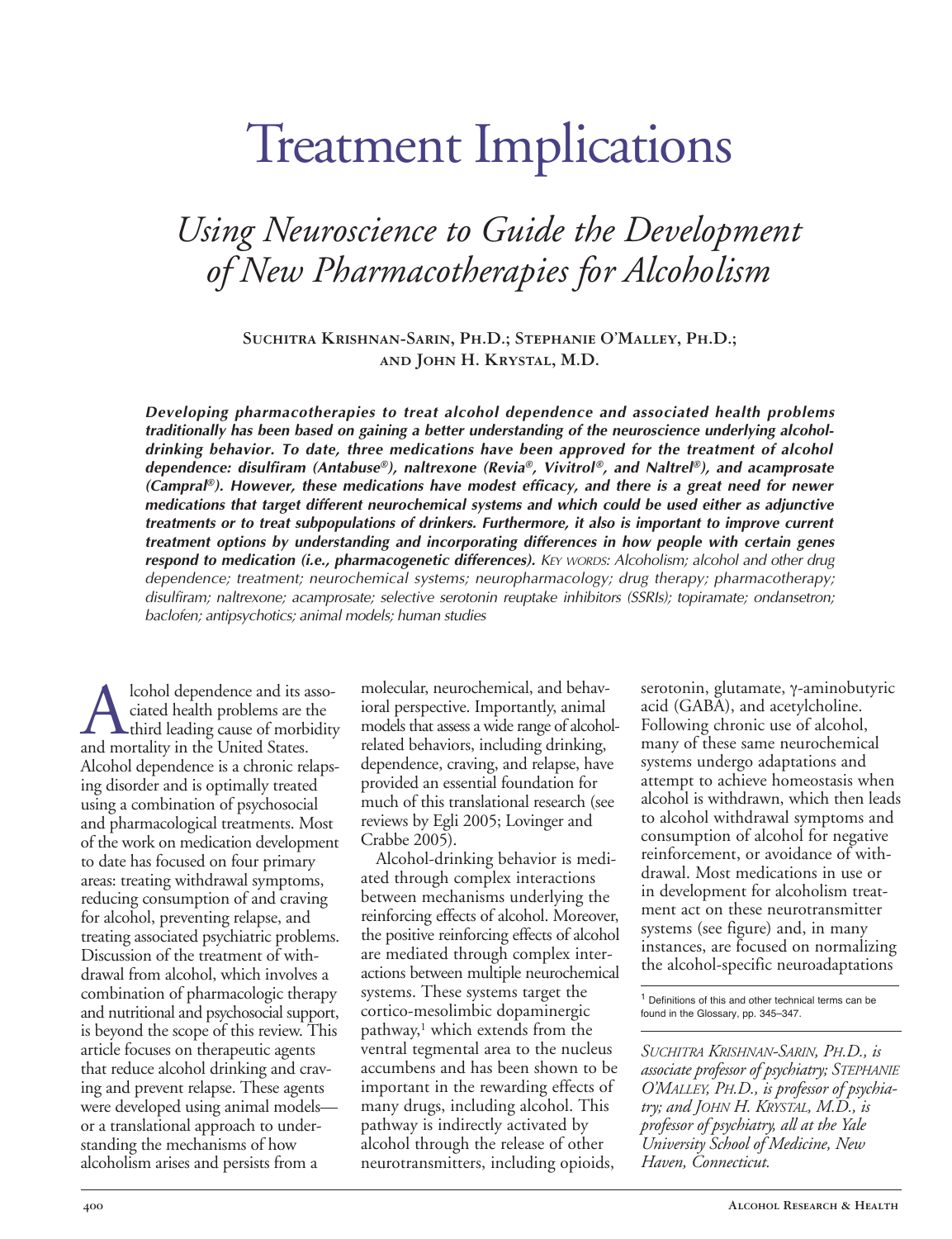or blocking alcohol-specific reinforcement. Recent efforts to develop new medications have focused on nonspecific neural mechanisms mediating alcohol drinking, such as stress and motivation/self-control.

Three drugs currently are approved by the U.S. Food and Drug Administration (FDA) for the treatment of alcoholism: disulfiram (Antabuse®), naltrexone (Revia,® Vivitrol,® and Naltrel®), and acamprosate (Campral®). The following sections will describe each of these agents, including their efficacy and the neuroscience underlying treatment response. The article also will discuss other agents that have shown some promise in reducing drinking and finally present preliminary evidence from some exciting investigational agents that still are under evaluation.

#### **FDA-APPROVED TREATMENTS for Alcoholism**

### *Disulfiram*

Disulfiram has been in use for the treatment of alcoholism since the 1940s. This medication produces an aversive effect by disrupting alcohol metabolism. When alcohol is consumed, it is converted to acetaldehyde, which is further broken down by aldehyde dehydrogenase. Disulfiram inhibits aldehyde dehydrogenase, which leads to an excessive buildup of acetaldehyde and results in many unpleasant effects, including lowered blood pressure, palpitations, nausea, vomiting, headache, and difficult breathing. Anticipation of these aversive effects can be used to discourage drinking.

Although the proposed mechanism of action of disulfiram on alcohol use has been thought to be primarily related to the inhibition of liver aldehyde dehydrogenase, its efficacy also could be related to secondary central nervous system actions, through modulation of catecholamine neurotransmission. Specifically, at clinical doses, disulfiram inhibits the enzyme dopamine–β–hydroxylase, which converts dopamine to norepinephrine,

potentially leading to increases in dopamine levels (Goldstein and Nakajima 1967; Goldstein et al. 1964).

Clinical trials with disulfiram have found lower rates of relapse to drinking in those who are compliant with the medication (Fuller et al. 1986). However, because of the aversive nature of this therapy, noncompliance is one of the biggest problems with its use. The use of this medication is supervised in many clinical settings. Additionally, side effects including hepatotoxicity, depression, and psychotic reactions limit the use of this medication.

Preliminary evidence suggests that disulfiram may have some benefit in reducing alcohol craving and increasing consecutive days of abstinence among alcoholics with comorbid psychiatric disorders (Petrakis et al. 2005) and in reducing cocaine and alcohol use among cocaine users (Carroll et al. 1998). Thus, disulfiram may have particular value in patients who abuse alcohol in the context of depression or polysubstance abuse.

#### *Naltrexone*

Naltrexone is available as an oral medication (Revia®) and in two injectable forms (Vivitrol® and Naltrel®). Its primary use is for the treatment of alcohol dependence, and it is well tolerated with primarily gastrointestinal side effects (O'Malley et al. 1992; Volpicelli et al. 1992). Naltrexone's efficacy in reducing alcohol drinking is believed to be mediated through interactions between the endogenous opioid system and dopamine systems, specifically through antagonism of the µ−opioid receptors. Evidence from animal models indicates that alcohol increases release of β−endorphins in regions of the brain known to be involved in alcohol reward and that naltrexone administration blocks this release (Marinelli et al. 2003; Zalewska-Kaszubska et al. 2006). Moreover, naltrexone and similar opioid antagonists have been shown to reduce drinking in a variety of animal models (e.g., see reviews by Froehlich et al. 2003; Swift 2000). Clinical trials indicate that treatment-seeking drinkers who receive naltrexone at a dose of 50

mg/day in combination with a behavioral intervention have lower levels of relapse to drinking during the treatment period. This effect of naltrexone may be related to a reduction in alcohol craving (e.g., O'Malley et al. 2002).

It is important to note, however, that not all clinical trials conducted with naltrexone over the past decade have observed significant improvements in drinking-treatment outcomes (e.g., Krystal et al. 2001). Two recent meta-analytical reports (Bouza et al. 2004; Srisurapanont and Jarusuraisin 2002) suggest that naltrexone has modest efficacy in preventing relapse to drinking. Moreover, although naltrexone is relatively well tolerated, the potential risk of hepatotoxicity at high doses requires caution when treating patients with liver disease. Moreover, because it is an opiate antagonist, it is contraindicated in alcoholics who also use opiates.

A more recent multisite trial (Anton et al. 2006) that used a higher dose of naltrexone (100 mg/day) with medical management to enhance compliance found that this treatment significantly reduced alcohol use, although the effect size was small. The efficacy of naltrexone was stronger in patients who did not receive cognitive–behavioral therapy in addition to medical management (Anton et al. 2006). A newer, extended-release formula of naltrexone has shown similar efficacy. In a 6-month trial, rates of heavy drinking were significantly lower in patients receiving a 380-mg dose, with a greater effect observed in those who achieved abstinence prior to initiating treatment (Garbutt et al. 2005). This injectable long-acting formula appears to produce more stable blood levels than the oral medication (i.e., it reduces peak levels that might be associated with side effects and elevates trough levels, which should improve efficacy).

One hypothesis that might reconcile the modest efficacy of naltrexone in large clinical trials with the more robust findings in some smaller singlesite studies would be if there was a subpopulation of alcohol-dependent patients who were naltrexone responsive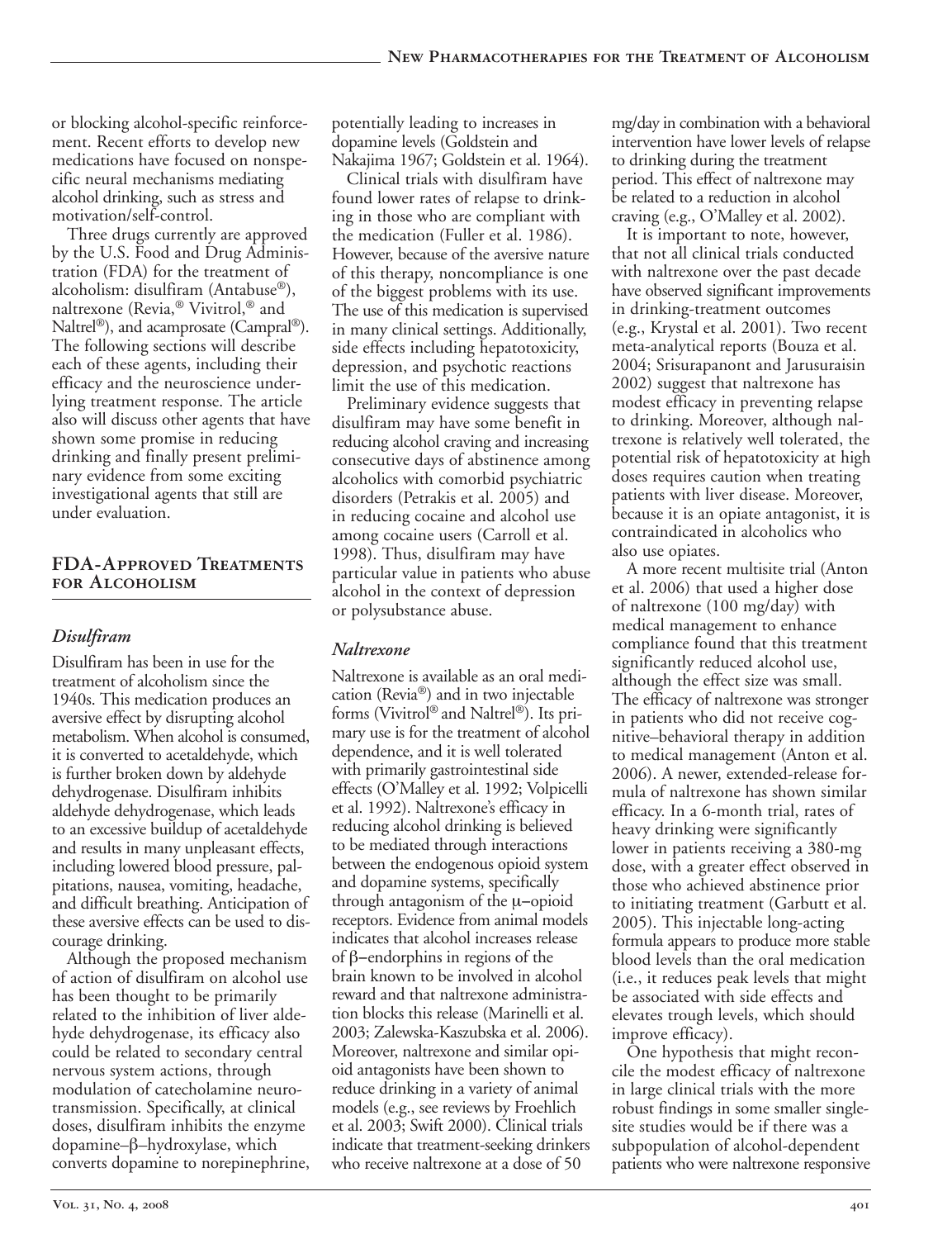among a larger population of naltrexone-nonresponsive patients (e.g., see Gueorgueiva et al. 2007). Subpopulations, may be defined, for example, by genetic approaches. Specifically, alcoholics with a family history of alcoholism appear to have greater reductions in alcohol consumption with naltrexone compared with those who have no family history of alcoholism (Krishnan-Sarin et al. 2007). In addition, people with a variant of the gene for the *µ*-opioid receptor where naltrexone produces its effects (i.e., the *OPRM1* gene) respond better to naltrexone treatment in some trials (Anton et al. 2008; Oslin et al. 2003) but not in others (Gelernter et al. 2007). Although it still is unclear whether this genotypic difference reflects a type of patient or is related to the reaction to naltrexone, these kinds of studies raise the issue of treatment matching by genetic background. For example, it is possible that some patients may need low doses of naltrexone because of relative intolerance or side effects, whereas others may need higher doses to achieve clinical efficacy.

#### *Acamprosate*

Acamprosate is available in an oral, delayed-release formula called Campral®. Researchers have proposed that acamprosate's actions may be mediated through antagonism of the *N*-methyl D-aspartate (NMDA) glutamate receptor site or via modulation of glutamate neurotransmission at metabotropic-5glutamate receptors (De Witte et al. 2005; Harris et al. 2002). Acamprosate has been shown to reduce neuronal hyperexcitability during withdrawal from alcohol (Spanagel et al. 1996), possibly because of reductions in glutamate levels (Dahchour et al. 1998), which may help to normalize the balance between excitatory and inhibitory pathways produced by chronic alcohol use (Littleton and Zieglgansberger 2003). However, recent findings (Reilly et al. 2008) suggest that these hypothesized mechanisms of action are not evidenced in the therapeutic dose range that normally is used to reduce alcohol use.

Nevertheless, acamprosate reduces both alcohol use in animal models (e.g., Czachowski et al. 2001) and responses to alcohol cues in alcoholdependent animals (Spanagel et al. 1996). Acamprosate's efficacy in reducing alcohol use in alcohol-dependent drinkers was first established in Europe through multiple randomized controlled trials. A meta-analysis (Mann et al. 2004) of 17 of these studies found a modest, but significant, benefit for acamprosate in improving continuous abstinence from alcohol at 6 months. More recent evidence (Kranzler and Gage 2008) using combined data from three pivotal European trials replicated these findings and found that rates of complete abstinence as well as percent days abstinent and time to first drink all were significantly greater with acamprosate treatment. Acamprosate is well tolerated, with patients reporting only minimal side effects, primarily gastrointestinal, in most clinical trials. Finally, because acamprosate has been shown to

tegmental area.

reduce alcohol withdrawal in animals, it also may have some benefit as an adjunctive treatment in alcohol detoxification.

In contrast to the European findings, the intent-to-treat analyses from two multisite studies conducted in the United States indicate no benefit for acamprosate when compared with placebo in reducing alcohol use in treatment-seeking alcoholics (Anton et al. 2006; Mason et al. 2006). The reason for these discrepancies between the U.S. and European trials still is unclear, but it has been proposed that the higher level of psychosocial intervention provided by the U.S. trials may have masked the efficacy of acamprosate or that fewer heavily dependent patients were enrolled in the U.S. studies. Moreover, one of the trials (Mason et al. 2006) also observed that patients with a treatment goal of abstinence, who were medication compliant, were observed to significantly benefit from the use of acamprosate.

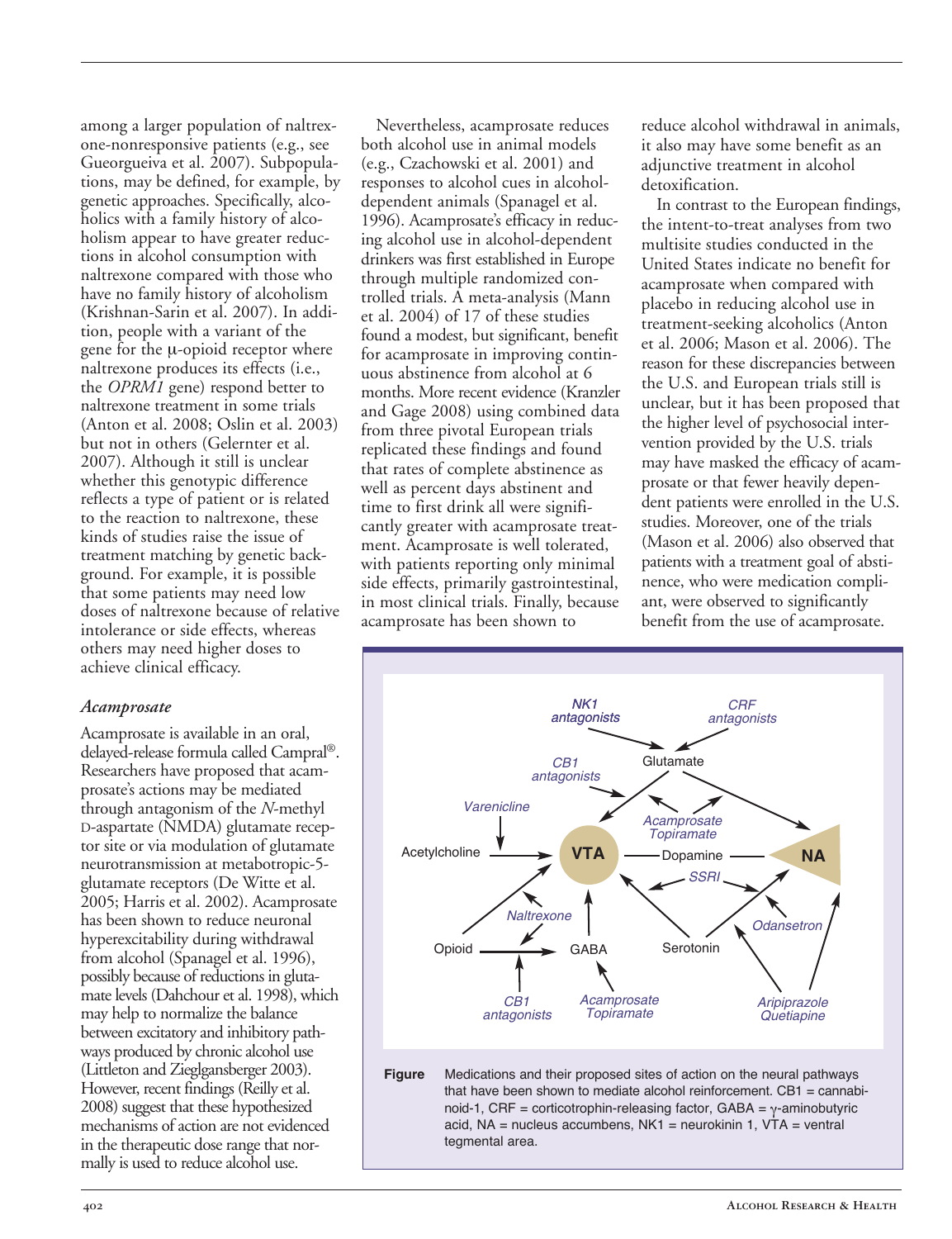Finally, it also is possible that these discrepancies may be mediated by genetic differences in the populations examined. For example, exciting emerging evidence suggests that alcohol effects are altered in mice carrying various mutations of the glutamatergic genes (see review by Gass and Olive 2008). If the effects of acamprosate are indeed mediated through this glutamatergic system, it would be worth examining these genetic markers as mediators of treatment response. Finally, patient-specific treatment matching also may enhance acamprosate's efficacy. Evidence from a pooled analyses of seven European trials suggests that alcoholics with increased levels of anxiety, negative family history, and late age of onset of alcoholism, as well as those who are women, may benefit from this medication (Verheul et al. 2005).

### **Other Promising Medications With Some Clinical Evidence of Efficacy**

Although the agents reviewed in this section are not FDA approved for treating alcoholism, they show promise for this purpose.

# *Topiramate*

Topiramate, an antiseizure medication, has shown efficacy in reducing alcohol use in recent clinical trials. Topiramate's actions have been associated with antagonism of  $\alpha$ -amino-3-hydroxy-5methylisoxazole-4-propionic acid (AMPA) and kainate glutamate receptors as well as inhibition of extrasynaptic  $GABA_A$ receptors, L-type calcium channels, and voltage-dependent sodium channels. In animal models, topiramate has been shown to reduce alcohol use (Nguyen et al. 2007) and alcohol withdrawalinduced convulsions (Farook et al. 2007).

Clinical trials with topiramate in doses of 200 to 300 mg/day have been shown to reduce the percentage of heavy-drinking days (for review, see Johnson et al. 2008). These studies did not require abstinence prior to initiation of topiramate but rather

investigated whether topiramate would reduce the frequency of heavy drinking and increase abstinent days over time. Consistent with this approach, recent evidence also suggests that topiramate is more effective than placebo, and is not distinguishable from diazepam, when used for the treatment of alcohol withdrawal symptoms (Krupitsky et al. 2007). One potential limitation of topiramate is its side effect profile, which includes numbness, anorexia, cognitive difficulty, and taste distortion, as well as some rare incidents of visual side effects including myopia, glaucoma, and increased intraocular pressure. Most human clinical trials to date have used a slow titration over several weeks to the desired dose in order to reduce the incidence of side effects.

# *Selective Serotonin Reuptake Inhibitors*

The use of selective serotonin reuptake inhibitors (SSRIs) in the treatment of alcohol drinking is based on an extensive preclinical literature which shows that lowering brain serotonin levels decreases preference for alcohol (Myers and Veale 1968) and that SSRIs suppress alcohol consumption (e.g., Gulley et al. 1995). These preclinical results have led to a number of clinical trials on the use of SSRIs for treating alcohol use. However, the results of these trials, which have been conducted with medications such as fluoxetine, citalopram, and sertraline, are inconclusive (e.g., Gorelick and Paredes 1992; Kranzler et al. 1995; Naranjo et al. 1995) and do not support the use of SSRIs for treatment of alcohol use. Considering the efficacy of SSRIs in the treatment of depression, few clinical trials also have examined the utility of these agents in reducing alcohol use in depressed alcoholics. Evidence from such trials is inconsistent, however (Cornelius et al. 1997; Kranzler et al. 2006).

It is important to point out that the efficacy of these agents in reducing alcohol use may be genetically mediated. Specifically, it has been observed that type A or late-onset alcoholics may benefit more from the use of SSRIs

than type B or early-onset alcoholics (Kranzler et al. 1996; Pettinati et al. 2000). These results suggest that the utility of SSRIs for the treatment of alcohol dependence could be improved by treatment matching.

# *Ondansetron*

The use of the serotonin-3 (or  $5-HT_3$ ) receptor antagonist ondansetron, an antinausea medication, in the treatment of alcohol use also emerges from extensive preclinical literature which suggests that alcohol exerts effects through the  $5-HT_3$  receptors in the brain and that these receptors may mediate the reinforcing effects of alcohol (see review by Barnes and Sharp 1999). Human laboratory studies (Johnson et al. 1993; Swift et al. 1996) have found that ondansetron decreases alcohol preference and desire to drink. Clinical trials of this medication have shown efficacy in reducing drinking behavior, especially in drinkers with early-onset (type B) alcoholism (Johnson et al. 2000; Kranzler et al. 2003). Interestingly, serotonin agonists also have been shown to have alcohol-like effects in people with early- onset alcoholism. Taken together, these findings raise the possibility that the efficacy of 5-H $T_3$  agents may be mediated by pharmacogenetic differences.

# *Baclofen*

Baclofen, a  $GABA_B$  receptor agonist used clinically for the treatment of muscle spasticity, has been shown in preclinical trials to decrease alcohol intake (Colombo et al. 2004). Results from two small clinical trials (Addolorato et al. 2002; Flannery et al. 2004) indicate that when this medication is used in a dose of up to 30 mg/day, it has minimal side effects and improves drinking outcomes. A more recent clinical trial (Addorolato et al. 2007) in alcoholdependent patients with cirrhosis suggests that this agent is well tolerated and has some efficacy in improving abstinence rates. More clinical research with this promising agent is needed to establish its efficacy and tolerability in alcohol drinkers.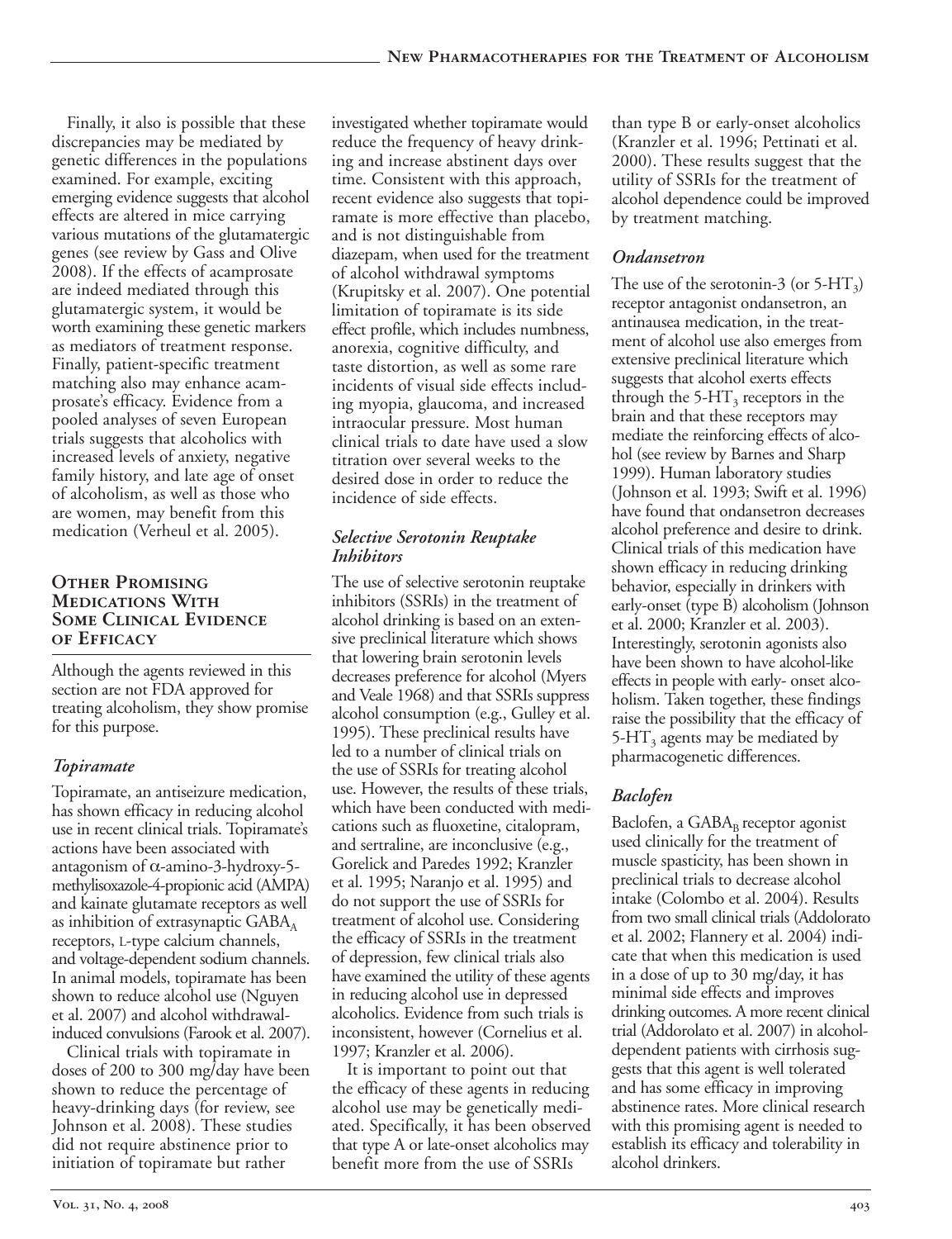# *Atypical Neuroleptics*

Atypical antipsychotics such as aripiprazole and quetiapine act on the dopaminergic and serotonergic systems and have unique binding profiles. Specifically, they antagonize the  $D_2$ dopaminergic receptor under hyperdopaminergic conditions and act as agonists at the same receptor under hypodopaminergic conditions. The unique binding profile of these agents increases their tolerability when compared with pure  $D_2$  receptor antagonists like haloperidol. Because the dopaminergic system is involved in alcohol's reinforcing effects, agents that act on this system should have some efficacy in reducing alcohol's subjective effects.

Aripiprazole has been shown in preclinical studies to reduce alcohol drinking (Ingman et al. 2006), but the evidence supporting the clinical efficacy of this agent is inconclusive. This drug has a complicated pharmacology that may distinguish it from other currently available antipsychotic medications. In particular, it is an antagonist at  $5-HT_6$  receptors, a lowactivity (antagonist-like) partial agonist at dopamine  $D_2$  and serotonin 5-HT<sub>2A</sub> and  $5-\text{HT}_7$  receptors, and a high-activity partial agonist (agonist-like) at dopamine  $D_3$ ,  $D_4$ , 5-HT<sub>1A</sub>, and 5-HT<sub>2C</sub> receptors (Shapiro et al. 2003). The use of this agent in a double-blind, placebocontrolled trial, at a maximal dose of 30 mg/day (titrated up from 2 mg/day), resulted in a high rate of side effects, dropouts, and no improvement in alcohol outcomes (Anton et al. 2008). In contrast, in a human laboratory study in which this medication was used in a lower dose of 2.5 to 10 mg/day, it was relatively well tolerated and reduced alcohol's subjective effects (Kranzler et al. 2008).

There is slightly more clinical evidence supporting the use of quetiapine for alcoholism treatment. Two small placebo-controlled clinical trials with quetiapine suggest that this agent increases rates of abstinence in treatmentseeking alcoholics and that it might be especially useful in those with early-onset and more severe alcoholism (Kampman et al. 2007; Monnelly et al. 2004).

#### **New Directions and Investigational Agents**

The agents reviewed below currently are under investigation and represent new directions for treating alcohol use. Unlike those reviewed above, the following agents have no clinical evidence of efficacy for treating alcoholism.

#### *CB1 Receptor Antagonists*

The endogenous cannabinoid system recently has been shown to have a role in alcohol's reinforcing effects, possibly via interaction with the mesolimbic dopaminergic system. Specifically, alcohol intake has been observed to increase levels of endogenous cannabinoids like anandaminde and 2-arachidonylglycerol and to downregulate cannabinoid-1 (CB-1) receptors. Preclinical studies indicate that CB-1 receptor antagonists reduce alcohol drinking (Dyr et al. 2008) and that mice which lack the CB-1 receptor consume less alcohol (Colombo et al. 2002) and have increased alcohol sensitivity and withdrawal (Naassila et al. 2004). A recently completed placebo-controlled, double-blind trial with the CB-1 antagonist rimonabant (Soyka et al. 2008), at a dose of 20 mg/day, found that the drug was well tolerated with minimal side effects but that there was no observable improvement in alcohol treatment outcomes. In addition, this medication was found to increase thoughts of suicide in smokers, which may limit its use for the treatment of alcohol dependence.

#### *Nicotinic Agonist, Partial Agonists, and Antagonists*

Preclinical evidence suggests that nicotinic receptors may be involved in alcohol reinforcement, self-administration (Lê et al. 2003), and mediating alcohol cues (Lof et al. 2007). Based on this evidence, researchers have investigated the influence of nicotinic agonists (e.g., nicotine patch) (Acheson et al. 2006; McKee et al. 2008), partial agonists (e.g., varenicline [Chantix®]) (Steensland

et al. 2007), and antagonists (mecamylamine) (Blomqvist et al. 2002; Chi and de Wit 2003) on alcohol effects and alcohol consumption. These research findings suggest that all three classes of agents may show promise. There is considerable interest in the potential use of varenicline, a partial agonist at the  $\alpha_4\beta_2$ nicotinic receptor and a full agonist at the  $\alpha_7$  receptor that is approved by the FDA for smoking cessation treatment. Although this medication has been found to be relatively well tolerated for smoking cessation, recent FDA alerts indicate that it may produce increased suicidal ideation, suicidal behavior, and drowsiness. The potential use of this agent for the treatment of alcohol use stems from evidence suggesting that varenicline reduces alcohol drinking in rodent models (Steensland et al. 2007). Clinical trials and human laboratory studies of this agent for alcohol drinking are underway, but results are not yet available.

# *CRF Antagonists*

Corticotrophin-releasing factor (CRF) is a neuropeptide that has been shown to play an integral role in mediating stress responses. The link between stress and alcohol consumption has been widely studied. Stress increases alcohol use and is a significant trigger in relapse to drinking (see review by Sinha 2007). Preclinical studies suggest that CRF may be involved in alcohol self-administration during withdrawal (Valdez et al. 2002) and that CRF antagonists block alcohol withdrawal–induced anxiety (Baldwin et al. 1991). Moreover, levels of CRF1 receptors in dependent animals are increased following alcohol withdrawal, and CRF1 antagonists have been shown to reduce alcohol self-administration (for a review, see Heilig and Koob 2007). All the above evidence suggests that the CRF system may be implicated in stressinduced relapse to alcohol drinking and that CRF antagonists may be effective in treating alcohol use. However, few agents that target this system are available for human use, and the utility of existing antagonists has been questioned by recent evidence suggesting that they are not effective in the treatment of depression (Binneman et al. 2008).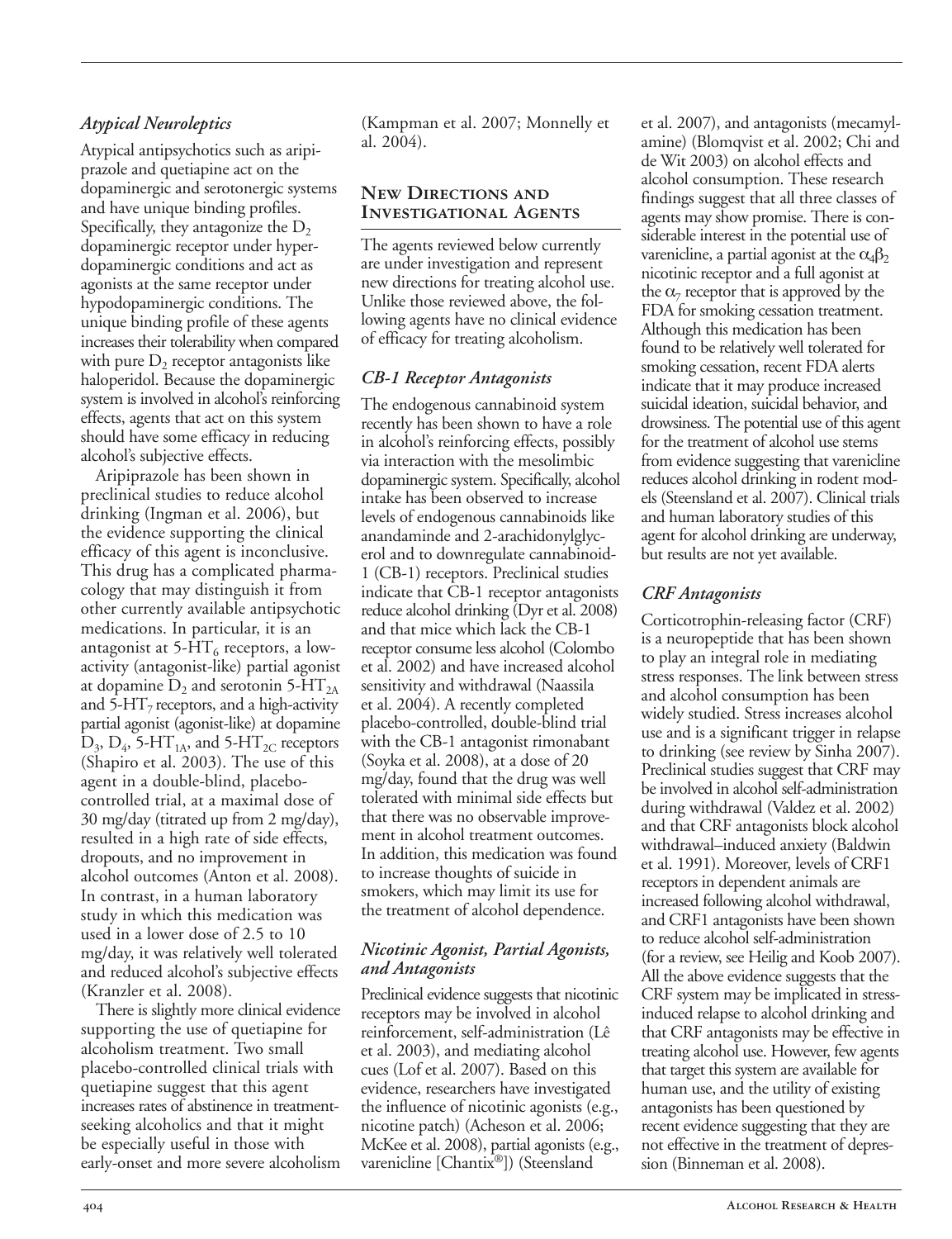# *Neurokinin 1 Antagonists*

Substance P, a neurotransmitter from the tachykinin family of neuropeptide receptors that is released in response to stress, preferentially binds to the neurokinin 1 (NK1) receptors. Because alcohol consumption has been shown to reduce stress, recent studies have focused on examining the relationship between alcohol use and the substance P system. Researchers found reduced levels of substance P in rats that preferentially consume alcohol (Slawecki et al. 2001). Mice that lack the NK1 receptor have been found to consume lower quantities of alcohol compared with control animals, and in a human laboratory model, an antagonist of neurokinin 1, LY686017, was found to reduce spontaneous as well as stressand alcohol-cue–induced craving for alcohol in alcohol-dependent individuals (George et al. 2008). Clinical trials of agents that target this system are not yet available.

# **Summary**

Alcohol has a complex neuropharmacology and can affect many different brain neurotransmitter systems. Several pharmacological agents that interact with specific neurotransmitter systems affected by alcohol already have shown efficacy in the treatment of alcohol dependence and many exciting investigational agents are on the horizon. The development of these agents has been based on translational approaches ranging from the use of molecular techniques to understand alcohol neurobiology and identify candidate molecules, to the use of numerous animal models of alcohol-related behaviors to test the use and mechanisms of action underlying these agents, and finally the use of human clinical trials and laboratory paradigms to evaluate the efficacy of these agents. The figure provides an overview of the medications discussed in this review and their proposed sites of action on the neural pathways that have been shown to mediate alcohol reinforcement.

Understanding the neuroscience underlying alcohol reinforcement

has served as the foundation for the development of these medications. Future research needs to focus on validating the effects of existing agents and examining genetic and patientspecific predictors of treatment response. Developing a better understanding of the pharmacogenetics of treatment response could lead to appropriate treatment matching and efficient utilization of existing treatment resources and medications. Future studies also need to extend these findings to subpopulations of alcoholics, such as those with comorbid psychiatric conditions. Although preliminary evidence seems to indicate beneficial effects of specific medications for such subgroups, this evidence should be replicated and further understood. Finally, because only modest efficacy has been observed with most existing agents and genetic studies clearly indicate that alcoholism has multiple genetic profiles, future clinical trials should consider adaptive designs in which nonresponders to one pharmacotherapy are either switched to or augmented with an alternative pharmacotherapy that targets a different neurotransmitter system.

### **Acknowledgements**

This work was supported by the National Institute on Alcohol Abuse and Alcoholism Center grant P50AA12870 and K award K05AA014715.

### **Financial Disclosure**

Dr. Krystal has served as a consultant to the following pharmaceutical companies: Atlas Venture, Aventis Pharmaceuticals, Biomedisyn Corporation, Bristol-Meyers Squibb, Centre de Recherche Pierre Fabre, Cypress Bioscience, Eli Lilly, Fidelity Biosciences, Forest Laboratories, GlaxoSmithKline, Janssen Research Foundation, Merz Pharmaceuticals, Organon International (CNS Advisory Board), Pfizer Pharmaceuticals, Shire Pharmaceuticals, Sumitomo Pharmaceuticals America, Takeda Industries, UCB Pharma, and U.S. Micron. Dr. O'Malley has received

research support through contracts (principally for company-sponsored trials) or donated clinical supplies from Alkermes, Lipha Pharmaceuticals, GlaxoSmithKline, Forest Laboratories, Dupont, OrthoMcNeil, Bristol-Myers Squib, Sanofi-Aventis, and Mallinckrodt. She has consulted for Alkermes, Pfizer, Johnson & Johnson/OrthoMcNeil, GlaxoSmithKline, Eli Lilly, and Forest Laboratories and has received travel reimbursement from Alkermes. Drs. O'Malley and Krishnan-Sarin are inventors on patents held by Yale for smoking cessation treatments using naltrexone. ■

# **References**

ACHESON, A.; MAHLER, S.V.; CHI, H.; AND DE WIT, H. Differential effects of nicotine on alcohol consumption in men and women. *Psychopharmacology* 186(1):54–63, 2006. PMID: 16565827

ADDOLORATO, G.; CAPUTO, F.; CAPRISTO, E.; ET AL. Baclofen efficacy in reducing alcohol craving and intake: A preliminary double-blind randomized controlled study. *Alcohol and Alcoholism* 37(5):504– 508, 2002. PMID: 12217947

ADDOLORATO, G.; LEGGIO, L.; FERRULLI, A.; ET AL. Effectiveness and safety of baclofen for maintenance of alcohol abstinence in alcohol-dependent patients with liver cirrhosis: Randomised, doubleblind controlled study. *Lancet* 370(9603):1915– 1922, 2007. PMID: 18068515

ANTON, R.F.; KRANZLER, H.; BREDER, C.; ET AL. A randomized, multicenter, double-blind, placebocontrolled study of the efficacy and safety of aripiprazole for the treatment of alcohol dependence. *Journal of Clinical Psychopharmacology* 28(1):5–12, 2008*b*. PMID: 18204334

ANTON, R.F.; O'MALLEY, S.S.; CIRAULO, D.A.; ET AL. COMBINE Study Research Group. Combined pharmacotherapies and behavioral interventions for alcohol dependence: The COMBINE study: A randomized controlled trial. *JAMA Journal of the American Medical Association* 295(17):2003– 2017, 2006. PMID: 16670409

ANTON, R.F.; OROSZI, G.; O'MALLEY, S.; ET AL. An evaluation of mu-opioid receptor (OPRM1) as a predictor of naltrexone response in the treatment of alcohol dependence: Results from the Combined Pharmacotherapies and Behavioral Interventions for Alcohol Dependence (COMBINE) study. *Archives of General Psychiatry* 65(2):135–144, 2008*a*. PMID: 18250251

BALDWIN, H.A.; RASSNICK, S.; RIVIER, J.; ET AL. CRF antagonist reverses the "anxiogenic" response to ethanol withdrawal in the rat. *Psychopharmacology* 103(2):227–232, 1991. PMID: 2027923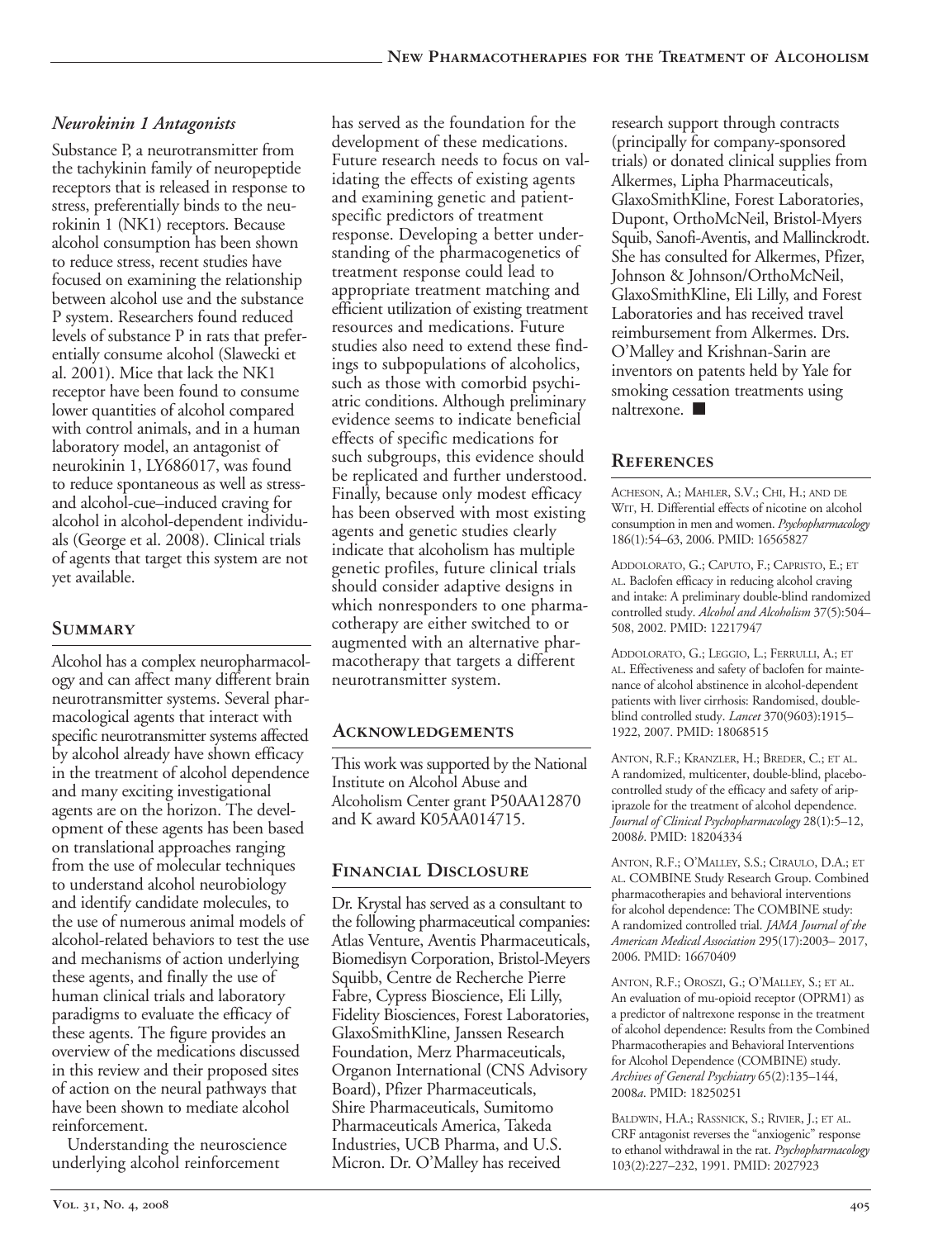BARNES, N.M., AND SHARP, T. A review of central 5HT receptors and their function. *Neuropharmacology* 38(8):1083–1152, 1999. PMID: 10462127

BINNEMAN, B.; FELTNER, D.; KOLLURI, S.; ET AL. A 6-week randomized, placebo-controlled trial of CP-316,311 (a selective CRH1 antagonist) in the treatment of major depression. *American Journal of Psychiatry* 165(5):617–620, 2008. PMID: 18413705

BLOMQVIST, O.; HERNANDEZ-AVILA, C.A.; VAN KIRK, J.; ET AL. Mecamylamine modifies the pharmacokinetics and reinforcing effects of alcohol. *Alcoholism: Clinical and Experimental Research* 26(3):326–331, 2002. PMID: 11923584

BOUZA, C.; ANGELES, M.; MUÑOZ, A.; AND AMATE, J.M. Efficacy and safety of naltrexone and acamprosate in the treatment of alcohol dependence: A systematic review. *Addiction* 99(7):811– 828, 2004. PMID: 15200577

CARROLL, K.M.; NICH, C.; BALL, S.A.; ET AL. Treatment of cocaine and alcohol dependence with psychotherapy and disulfiram. *Addiction* 93(5):713– 727, 1998. PMID: 9692270

CHI, H., AND DE WIT, H. Mecamylamine attenuates the subjective stimulant-like effects of alcohol in social drinkers. *Alcoholism: Clinical and Experimental Research* 27(5):780–786, 2003. PMID: 12766622

COLOMBO, G.; ADDOLORATO, G.; AGABIO, R.; ET AL. Role of GABA(B) receptor in alcohol dependence: Reducing effect of baclofen on alcohol intake and alcohol motivational properties in rats and amelioration of alcohol withdrawal syndrome and alcohol craving in human alcoholics. *Neurotoxicity Research* 6(5):403–414, 2004. PMID: 15545024

COLOMBO,G.; SERRA, S.; BRUNETTI, G.; ET AL. Stimulation of voluntary ethanol intake by cannabinoid receptor agonists in ethanol-preferring sP rats. *Psychopharmacology* 159(2):181–187, 2002. PMID: 11862347

CORNELIUS, J.R.; SALLOUM, I.M.; EHLER, J.G.; ET AL. Fluoxetine in depressed alcoholics: A doubleblind, placebo-controlled trial. Archives of General *Psychiatry* 54(8):700–705, 1997. PMID: 9283504

CZACHOWSKI, C.L.; LEGG, B.H.; AND SAMSON, H.H. Effects of acamprosate on ethanol-seeking and self-administration in the rat. *Alcoholism: Clinical and Experimental Research* 25(3):344–350, 2001. PMID: 11290844

DAHCHOUR, A.; DE WITTE, P.; BOLO, N.; ET AL. Central effects of acamprosate: Part 1. Acamprosate blocks the glutamate increase in the nucleus accumbens microdialysate in ethanol withdrawn rats. *Psychiatry Research* 82(2):107–114, 1998. PMID: 9754453

DE WITTE, P.; LITTLETON, J.; PAROT, P.; AND KOOB, G. Neuroprotective and abstinence-promoting effects of acamprosate: Elucidating the mechanism of action. *CNS Drugs* 19(6):517–537, 2005. PMID: 15963001

DYR, W.; LIGIEZA, J.; AND KOSTOWSKI, W. The effect of cannabinoid CB(1) receptor antagonist rimonabant (SR-141716) on ethanol drinking in high-preferring rats. *Alcohol* 42(6):509-512, 2008. PMID: 18504086

EGLI, M. Can experimental paradigms and animal models be used to discover clinically effective medications for alcoholism? *Addiction Biology* 10(4):309– 319, 2005. PMID: 16318951

FAROOK, J.M.; MORRELL, D.J.; LEWIS, B.; ET AL. Topiramate (Topamax) reduces conditioned abstinence behaviours and handling-induced convulsions (HIC) after chronic administration of alcohol in Swiss-Webster mice. *Alcohol and Alcoholism* 42(4):296–300, 2007. PMID: 17548369

FLANNERY, B.A.; GARBUTT, J.C.; CODY, M.W.; ET AL. Baclofen for alcohol dependence: A preliminary openlabel study. *Alcoholism: Clinical and Experimental Research* 28(10):1517–1523, 2004. PMID: 15597084

FROEHLICH, J.; O'MALLEY, S.S.; HYYTIÄ, P.; ET AL. Preclinical and clinical studies on naltrexone: What have they taught each other? *Alcoholism: Clinical and Experimental Research* 27(3):533–539, 2003. PMID: 12658121

FULLER, R.K.; BRANCHEY, L.; BRIGHTWELL, D.R.; ET AL. Disulfiram treatment of alcoholism: A Veterans Administration cooperative study. *JAMA: Journal of the American Medical Association* 256(11): 1449–1455, 1986. PMID: 3528541

GARBUTT, J.C.; KRANZLER, H.R.; O'MALLEY, S.S.; ET AL. Vivitrex Study Group. Efficacy and tolerability of long-acting injectable naltrexone for alcohol dependence: A randomized controlled trial. *JAMA: Journal of the American Medical Association* 293(13):1617–1625, 2005. PMID: 15811981

GASS, J.T., AND OLIVE, M.F. Glutamatergic substrates of drug addiction and alcoholism. *Biochemical Pharmacology* 75(1):218–265, 2008. PMID: 17706608

GELERNTER, J; GUEORGUIEVA, R.; KRANZLER, H.R.; ET AL. VA Cooperative Study #425 Study Group. Opioid receptor gene (OPRM1, OPRK1, and OPRD1) variants and response to naltrexone treatment for alcohol dependence: Results from the VA Cooperative Study. *Alcoholism: Clinical and Experimental Research* 31(4):555–563, 2007. PMID: 17374034

GEORGE, D.T.; GILMAN, J.; AND HERSH, J.; ET AL. Neurokinin 1 receptor antagonism as a possible therapy for alcoholism. *Science* 319(5869): 1536–1539, 2008. PMID: 18276852

GOLDSTEIN, M., AND NAKAJIMA, K. The effect of disulfiram on catecholamine levels in the brain. *Journal of Pharmacology and Experimental Therapeutics* 157(1):96–102, 1967. PMID: 6029496

GOLDSTEIN, M.; ANAGNOSTE, B.; LAUBER, E.; AND MCKEREGHAM, M.R. Inhibition of dopamine-betahydroxylase by disulfiram. *Life Sciences* 3:763–767, 1964. PMID: 14203977

GORELICK, D.A., AND PAREDES, A. Effect of fluoxetine on alcohol consumption in male alcoholics. *Alcoholism: Clinical and Experimental Research* 16(2):261–265, 1992. PMID: 1317133

GUEORGUIEVA, R.; WU, R.; PITTMAN, B.; ET AL. New insights into the efficacy of naltrexone based on trajectory-based reanalyses of two negative clinical trials. *Biological Psychiatry* 61(11):1290–1295, 2007. PMID: 17224132

GULLEY, J.M.; MCNAMARA, C.; BARBERA, T.J.; ET AL. Selective serotonin reuptake inhibitors: Effects of chronic treatment on ethanol-reinforced behavior in mice. *Alcohol* 12(3):177–181, 1995. PMID: 7639947

HARRIS, B.R.; PRENDERGAST, M.A.; GIBSON, D.A.; ET AL. Acamprosate inhibits the binding and neurotoxic effects of trans-ACPD, suggesting a novel site of action at metabotropic glutamate receptors. *Alcoholism: Clinical and Experimental Research* 26(12):1779–1793, 2002. PMID: 12500101

HEILIG, M., AND KOOB, G.F. A key role for corticotropin-releasing factor in alcohol dependence. *Trends in Neurosciences* 30(8):399–406, 2007. PMID: 17629579

INGMAN, K.; KUPILA. J.; HYYTIÄ, P.; AND KORPI, E.R. Effects of aripiprazole on alcohol intake in an animal model of high-alcohol drinking. Alcohol and *Alcoholism* 41(4):391–398, 2006. PMID: 16684847

JOHNSON, B.A.; CAMPLING, G.M.; GRIFFITHS, P.; AND COWEN, P.J. Attenuation of some alcoholinduced mood changes and the desire to drink by 5HT3 receptor blockade: A preliminary study in healthy male volunteers. *Psychopharmacology* 112(1):142–144, 1993. PMID: 7871004

JOHNSON, B.A.; ROACHE, J.D.; JAVORS, M.A.; ET AL. Ondansetron for reduction of drinking among biologically predisposed alcoholic patients: A randomized controlled trial. *JAMA: Journal of the American Medical Association* 284(8):963–971, 2000. PMID: 10944641

JOHNSON, B.A.; ROSENTHAL, N.; CAPECE, J.A.; ET AL. Topiramate for Alcoholism Advisory Board; Topiramate for Alcoholism Study Group. Improvement of physical health and quality of life of alcohol-dependent individuals with topiramate treatment: US multisite randomized controlled trial. *Archives of Internal Medicine* 168(11):1188– 1199, 2008. PMID: 18541827

KAMPMAN, K.M.; PETTINATI, H.M.; LYNCH, K.G.; ET AL. A double-blind, placebo-controlled pilot trial of quetiapine for the treatment of Type A and Type B alcoholism. *Journal of Clinical Psychopharmacology* 27(4):344–351, 2007. PMID: 17632217

KRANZLER, H.R., AND GAGE, A. Acamprosate efficacy in alcohol-dependent patients: Summary of results from three pivotal trials. *American Journal on Addictions* 17(1):70–76, 2008. PMID: 18214726

KRANZLER, H.R.; BURLESON, J.A.; KORNER, P.; ET AL. Placebo-controlled trial of fluoxetine as an adjunct to relapse prevention in alcoholics. *American Journal of Psychiatry* 152(3):391–397, 1995. PMID: 7864265

KRANZLER, H.R.; BURLESON, J.A.; BROWN, J.; AND BABOR, T.F. Fluoxetine treatment seems to reduce the beneficial effects of cognitive-behavioral therapy